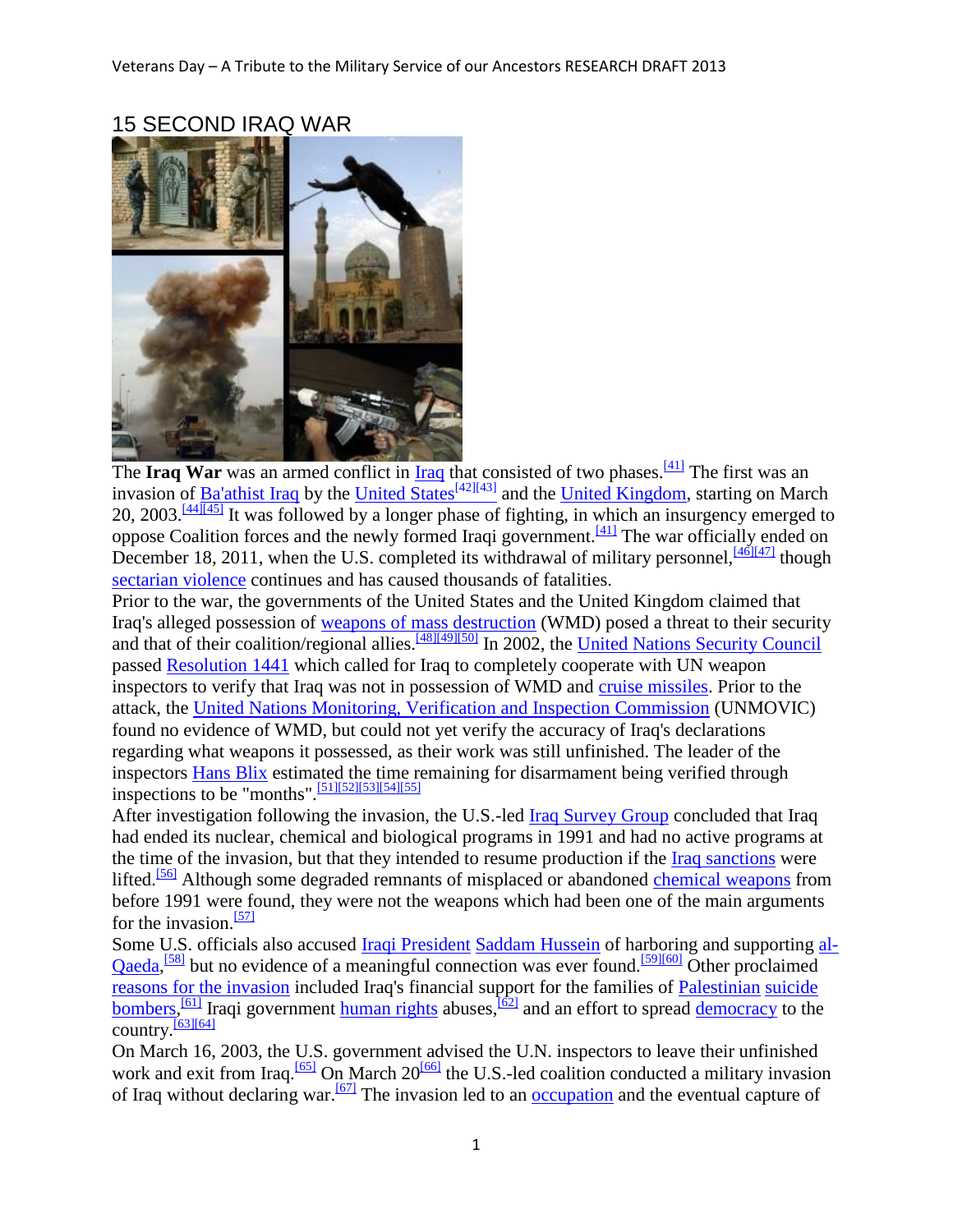President Hussein, who was later tried in an Iraqi court of law and [executed](http://en.wikipedia.org/wiki/Execution_of_Saddam_Hussein) by the new [Iraqi](http://en.wikipedia.org/wiki/Iraqi_government)  [government.](http://en.wikipedia.org/wiki/Iraqi_government) Violence against coalition forces and among various [sectarian](http://en.wikipedia.org/wiki/Sectarian) groups soon led to the [Iraqi insurgency,](http://en.wikipedia.org/wiki/Iraqi_insurgency) strife between many [Sunni](http://en.wikipedia.org/wiki/Sunni_Islam) and [Shia](http://en.wikipedia.org/wiki/Shia_Islam) Iraqi groups, and the emergence of a new faction of [Al-Qaeda in Iraq.](http://en.wikipedia.org/wiki/Al-Qaeda_in_Iraq) [\[68\]\[69\]](http://en.wikipedia.org/wiki/Iraq_War#cite_note-67)

In June 2008, [U.S. Department of Defense](http://en.wikipedia.org/wiki/U.S._Department_of_Defense) officials claimed security and economic indicators began to show signs of improvement in what they hailed as significant and fragile gains.<sup>[\[70\]](http://en.wikipedia.org/wiki/Iraq_War#cite_note-69)</sup> Iraq was fifth on the 2008 [Failed States Index,](http://en.wikipedia.org/wiki/Failed_States_Index)<sup>[\[71\]](http://en.wikipedia.org/wiki/Iraq_War#cite_note-70)</sup> and sixth on the 2009 list.<sup>[\[72\]](http://en.wikipedia.org/wiki/Iraq_War#cite_note-71)</sup> As public opinion favoring troop withdrawals increased and as Iraqi forces began to take responsibility for security, member nations of the Coalition withdrew their forces.<sup>[\[73\]\[74\]](http://en.wikipedia.org/wiki/Iraq_War#cite_note-72)</sup> In late 2008, the U.S. and Iraqi governments approved a [Status of Forces Agreement](http://en.wikipedia.org/wiki/U.S.-Iraq_Status_of_Forces_Agreement) effective through January 1, 2012.<sup>[\[75\]](http://en.wikipedia.org/wiki/Iraq_War#cite_note-74)</sup> The [Iraqi Parliament](http://en.wikipedia.org/wiki/Iraqi_Parliament) also ratified a Strategic Framework Agreement with the U.S.,[\[76\]](http://en.wikipedia.org/wiki/Iraq_War#cite_note-sfatext-75) aimed at ensuring cooperation in constitutional rights, threat deterrence, education, $\frac{[77]}{[77]}$  $\frac{[77]}{[77]}$  $\frac{[77]}{[77]}$  energy development, and other areas.<sup>[\[78\]](http://en.wikipedia.org/wiki/Iraq_War#cite_note-cnnsofa-77)</sup>

In late February 2009, newly elected [U.S. President](http://en.wikipedia.org/wiki/President_of_the_United_States) [Barack Obama](http://en.wikipedia.org/wiki/Barack_Obama) announced an 18-month withdrawal window for combat forces, with approximately 50,000 troops remaining in the country "to advise and train [Iraqi security forces](http://en.wikipedia.org/wiki/Iraqi_security_forces) and to provide intelligence and surveillance".<sup>[\[79\]\[80\]](http://en.wikipedia.org/wiki/Iraq_War#cite_note-78)</sup> UK forces ended combat operations on April 30, 2009.<sup>[\[81\]](http://en.wikipedia.org/wiki/Iraq_War#cite_note-britpullouttoday-80)</sup> Iraqi Prime Minister [Nouri al-Maliki](http://en.wikipedia.org/wiki/Nouri_al-Maliki) said he supported the accelerated pullout of U.S. forces.<sup>[\[82\]](http://en.wikipedia.org/wiki/Iraq_War#cite_note-81)</sup> In a speech at the [Oval Office](http://en.wikipedia.org/wiki/Oval_Office) on 31 August 2010 Obama declared "the American combat mission in Iraq has ended. Operation Iraqi Freedom is over, and the Iraqi people now have lead responsibility for the security of their country."<sup>[\[83\]\[84\]](http://en.wikipedia.org/wiki/Iraq_War#cite_note-82)[\[85\]](http://en.wikipedia.org/wiki/Iraq_War#cite_note-84)</sup> Beginning September 1, 2010, the American operational name for its involvement in Iraq changed from "Operation Iraqi Freedom" to "Operation New Dawn". The remaining 50,000 U.S. troops were designated as "advise and assist brigades" assigned to non-combat operations while retaining the ability to revert to combat operations as necessary. Two combat aviation brigades also remain in Iraq.[\[86\]](http://en.wikipedia.org/wiki/Iraq_War#cite_note-85) In September 2010, the [Associated Press](http://en.wikipedia.org/wiki/Associated_Press) issued an internal memo reminding its reporters that "combat in Iraq is not over", and "U.S. troops remain involved in combat operations alongside Iraqi forces, although U.S. officials say the American combat mission has formally ended". $\frac{[87][88]}{[87][88]}$  $\frac{[87][88]}{[87][88]}$  $\frac{[87][88]}{[87][88]}$ 

On October 21, 2011, President Obama announced that all U.S. troops and trainers would leave Iraq by the end of the year, bringing the U.S. mission in Iraq to an end.<sup>[\[89\]](http://en.wikipedia.org/wiki/Iraq_War#cite_note-LeaveIn2011-88)</sup> On December 15, 2011, U.S. Defense Secretary Leon Panetta officially declared the Iraq War over, at a flag lowering ceremony in Baghdad.<sup>[\[90\]](http://en.wikipedia.org/wiki/Iraq_War#cite_note-U.S._war_in_Iraq_officially_ends-89)</sup> The last U.S. troops left Iraqi territory on December 18, 2011 at 4:27 UTC.<sup>[\[91\]](http://en.wikipedia.org/wiki/Iraq_War#cite_note-Deadly_Iraq_War_ends_with_exit_of_last_U.S..C2.A0troops-90)</sup>

The Iraq War is also known as the **War in Iraq**, the **Occupation of Iraq**, and the **Second Gulf War**. It was referred to as **Operation Iraqi Freedom** by the United States military, from 2003 to 2010.

HTTP://EN.WIKIPEDIA.ORG/WIKI/IRAQ\_WAR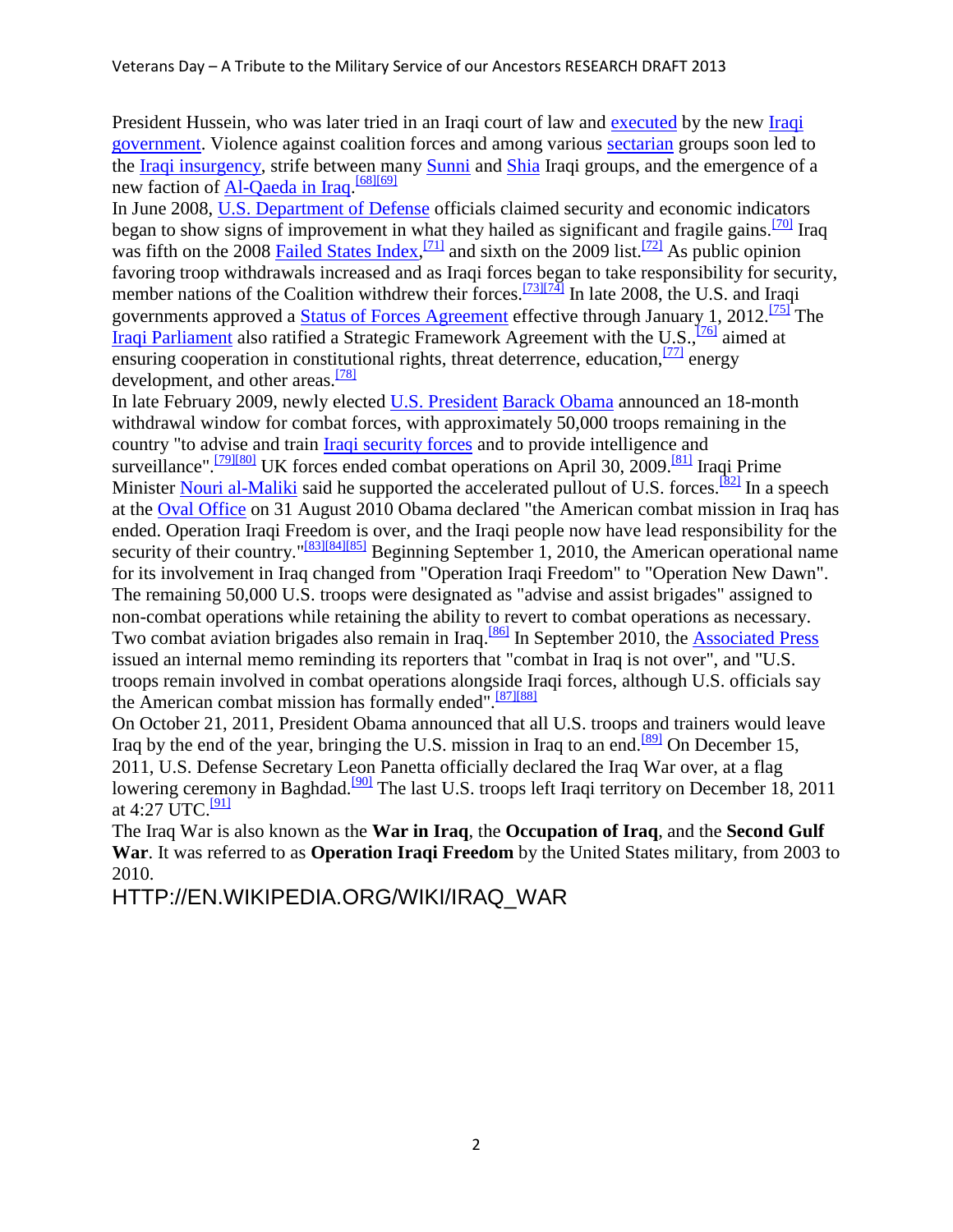

**Figure 2 Jeston Perryman USA**

Jeston married the daughter of Rhonda Watson.

Rhonda Watson

**is your niece**

[Jeannine Glass](http://trees.ancestry.com/tree/124473/person/1437184790) 

mother of Rhonda Watson

[Charles William Glass](http://trees.ancestry.com/tree/124473/person/-2122713439) 

father of Jeannine Glass

[Bettie Glass](http://trees.ancestry.com/tree/124473/person/-2122713440)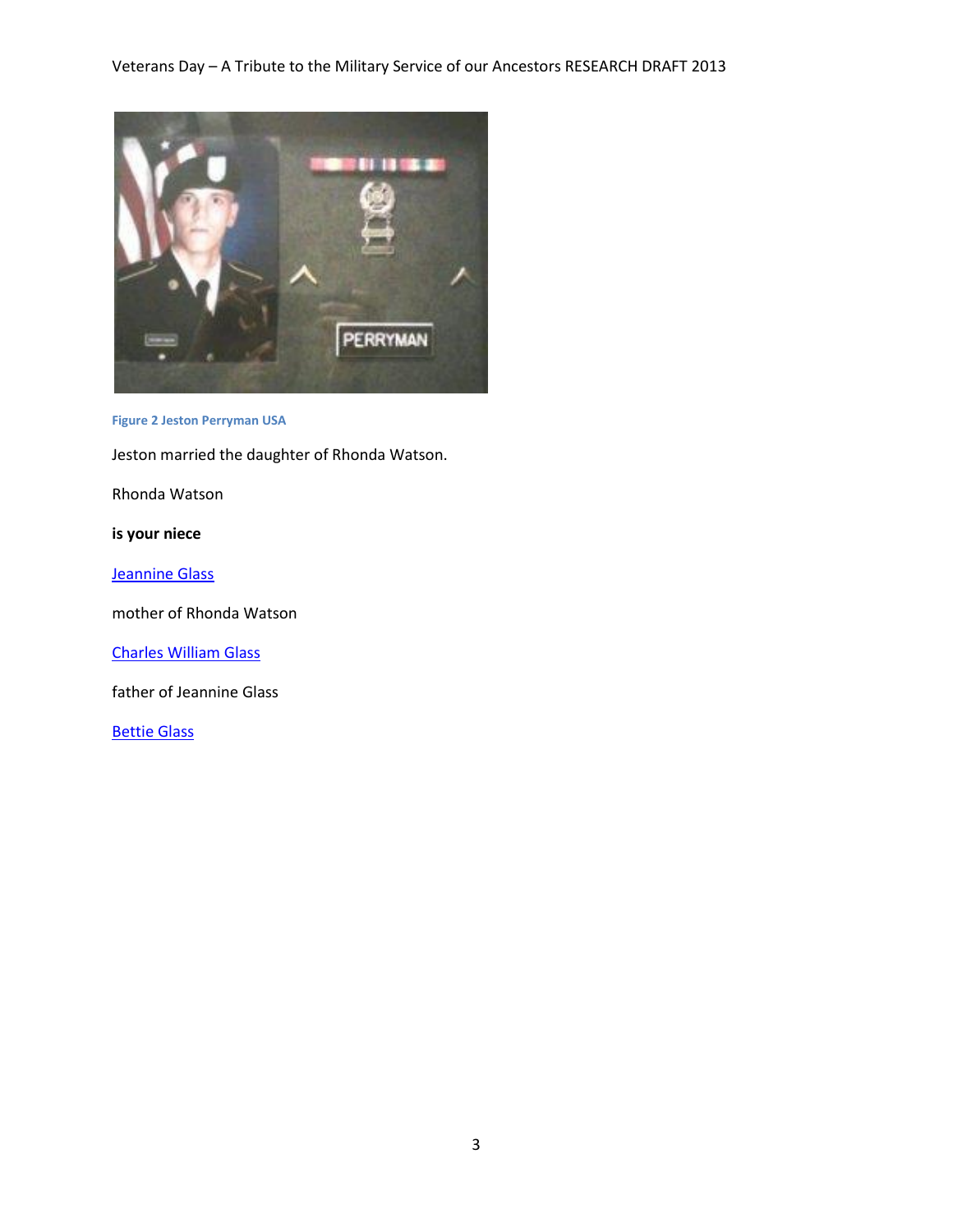

**Figure 235 Dustin Leonard Hall served in the USN.**

Dustin Leonard Hall

#### **is your grandson**

#### [Donald Scott Hall](http://trees.ancestry.com/tree/4253511/person/1034579807)

father of Dustin Leonard Hall

[Ernest Lenard Hall](http://trees.ancestry.com/tree/4253511/person/-1631096659)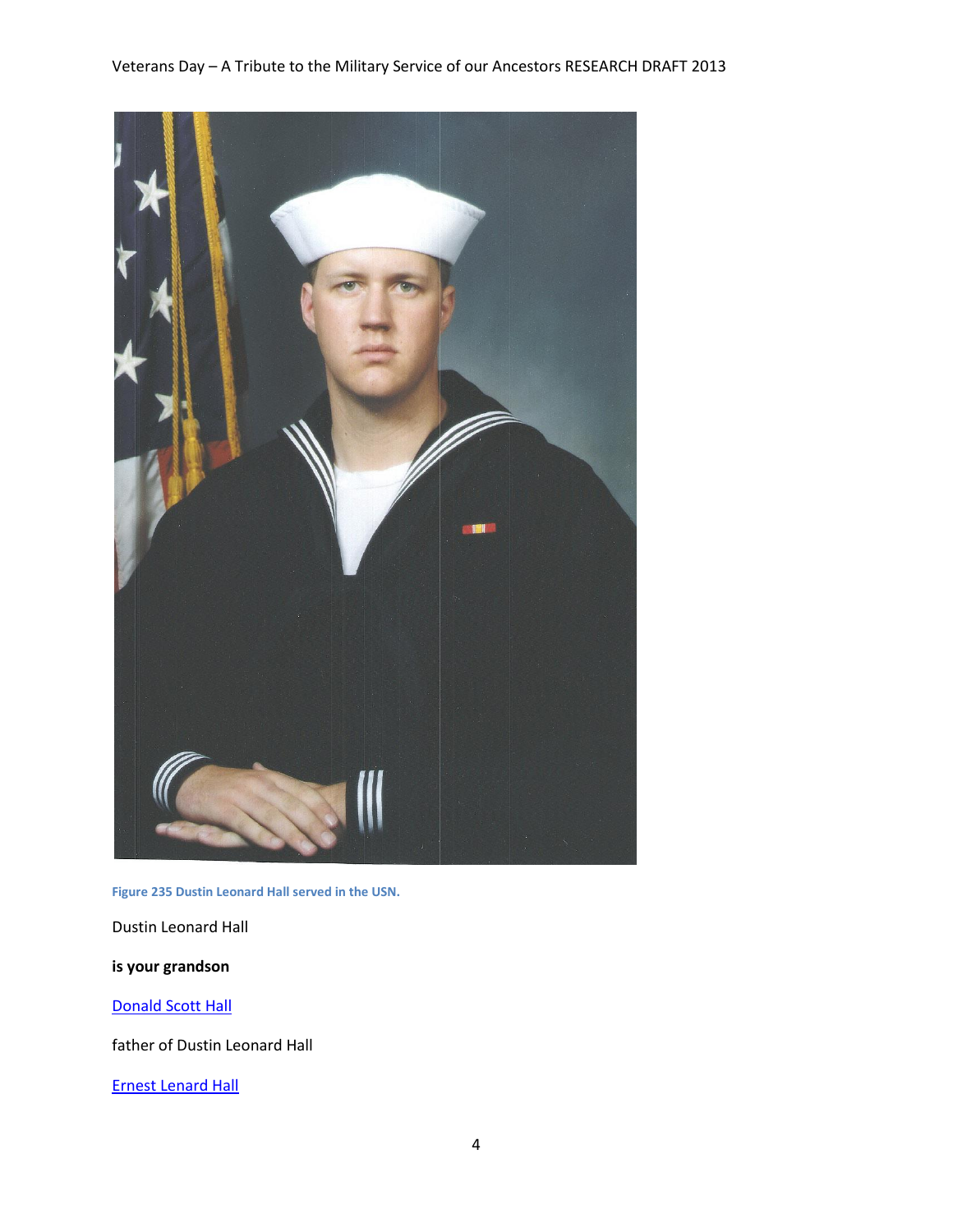

**Figure 236 Helicopter mechanic Dustin Hall and friend**



**Figure 237 Dustin Leonard Hall aboard ship**